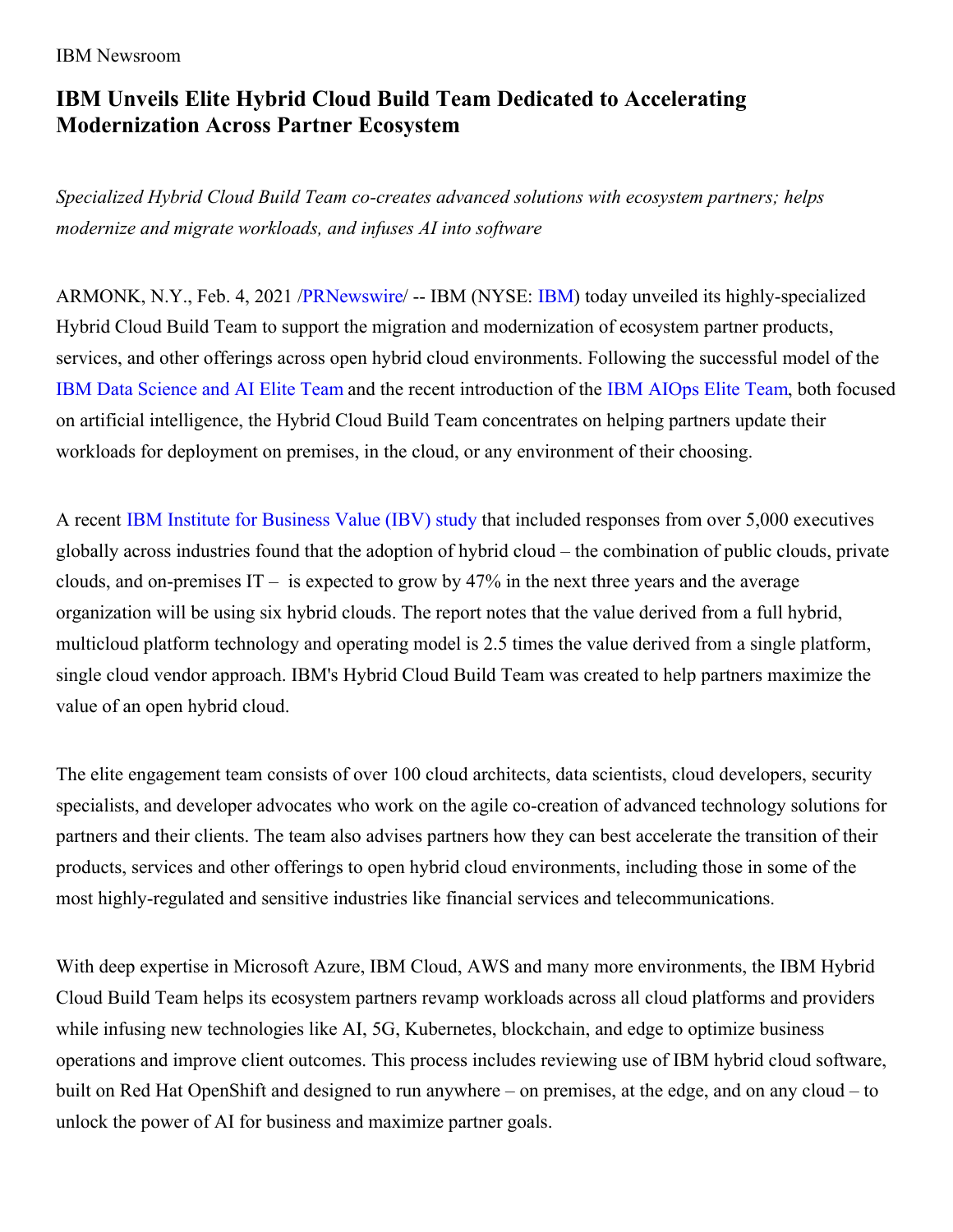"In addition to recent changes that include new programs, additional funding, and a simplified ecosystem approach, IBM's Hybrid Cloud Build Team demonstrates a commitment to and investment in our ecosystem partners like never before," said Willie M. Tejada, IBM Chief Developer Advocate and GM ISV/Build Ecosystem. "This elite group of hybrid cloud specialists helps partners overcome obstacles to modernize and migrate client cloud workloads while infusing AI across platforms and providers. Numerous partners have told us that the team's work has proven advantageous to their clients and has been a catalyst in expanding IBM's Hybrid Cloud Ecosystem."

## **Co-creating with the ecosystem to improve client outcomes**

Last month, IBM and LTI, a leading global technology consulting and digital solutions company, [announced](https://c212.net/c/link/?t=0&l=en&o=3058129-1&h=1903547477&u=https%3A%2F%2Fwww.lntinfotech.com%2Fnews-event%2Flti-and-ibm-to-expand-global-alliance-to-help-organizations-accelerate-digital-transformation-with-open-hybrid-cloud%2F&a=announced) plans to expand their multi-year global alliance. As a part of this collaboration, LTI plans to introduce a new, innovative dimension to the underwriting process that infuses AI to help evaluate insurance applications. The novel platform would marry standard insurance industry data with Watson AI and data from the IBM-owned Weather Company to offer clients embedded visualization charts and statistical modeling to improve risk assessment and make more informed underwriting decisions.

In a few short months, using IBM Garage [Methodology](https://c212.net/c/link/?t=0&l=en&o=3058129-1&h=3223788788&u=https%3A%2F%2Fwww.ibm.com%2Fgarage%2Fmethod%3Fp1%3DSearch%26p4%3Dp51361733278%26p5%3Db%26cm_mmc%3DSearch_Google-_-1S_1S-_-WW_NA-_-%252Bibm%2520%252Bgarage%2520%252Bmethodology_b%26cm_mmca7%3D71700000062993160%26cm_mmca8%3Dkwd-826603861849%26cm_mmca9%3DCj0KCQiAlsv_BRDtARIsAHMGVSZnAlkNiHjafy26QDYdav3EUHNUmUI3kR6shjPlhgACXHWMbKTmuhUaAtg7EALw_wcB%26cm_mmca10%3D434108146463%26cm_mmca11%3Db%26gclid%3DCj0KCQiAlsv_BRDtARIsAHMGVSZnAlkNiHjafy26QDYdav3EUHNUmUI3kR6shjPlhgACXHWMbKTmuhUaAtg7EALw_wcB%26gclsrc%3Daw.ds&a=IBM+Garage+Methodology), the Hybrid Cloud Build Team co-created an LTI solution designed to help insurance agency clients leverage social media reviews of businesses to help identify potential risks associated with insuring those companies. The application includes rules-based classifications for the business location, local crime statistics, weather events and other underwriting criteria. As a result of this successful joint effort, LTI plans to make the solution available to clients in the second quarter 2021.

"Our goal is to continually improve services and products to help clients derive the potential of digital transformation and open hybrid cloud," said Sudhir Chaturvedi, President-Sales and Executive Board Member, LTI. "IBM's investment in the Hybrid Cloud Build Team, combined with LTI's domain expertise and best-in-class automation and integration capabilities, will bring immense value to our joint customers."

Part of IBM's \$1B investment in its ecosystem, the complimentary Hybrid Cloud Build Team helps bring the best ideas from partners to market through proven deep design engagement models like IBM Garage and IBM's design thinking methodology. The team, which is expected to grow to more than 200 members in 2021, has already participated in over 75 engagements, helping guide partners through strategic, technical and operational considerations to migrate to and build on hybrid cloud environments. In addition to LTI, some of the partners the Build Team has worked with include CitiusTech, Cylera, Intellect Design Arena (case [study](https://c212.net/c/link/?t=0&l=en&o=3058129-1&h=222568694&u=https%3A%2F%2Fwww.ibm.com%2Fblogs%2Fbusiness-partners%2Fisvs-help-financial-institutions-with-the-journey-to-the-cloud-with-the-ibm-hybrid-cloud-build-team%2F&a=case+study)), KPMG LLP (Canada), Liferay (case [study](https://c212.net/c/link/?t=0&l=en&o=3058129-1&h=4078291710&u=https%3A%2F%2Fwww.ibm.com%2Fblogs%2Fbusiness-partners%2Fbuild-on-the-ibm-public-cloud-with-red-hat-openshift%2F&a=case+study)), and PearlChain (case [study](https://c212.net/c/link/?t=0&l=en&o=3058129-1&h=2096727866&u=https%3A%2F%2Fwww.ibm.com%2Fblogs%2Fbusiness-partners%2Fbuilding-a-predictable-cloud%2F&a=case+study)).